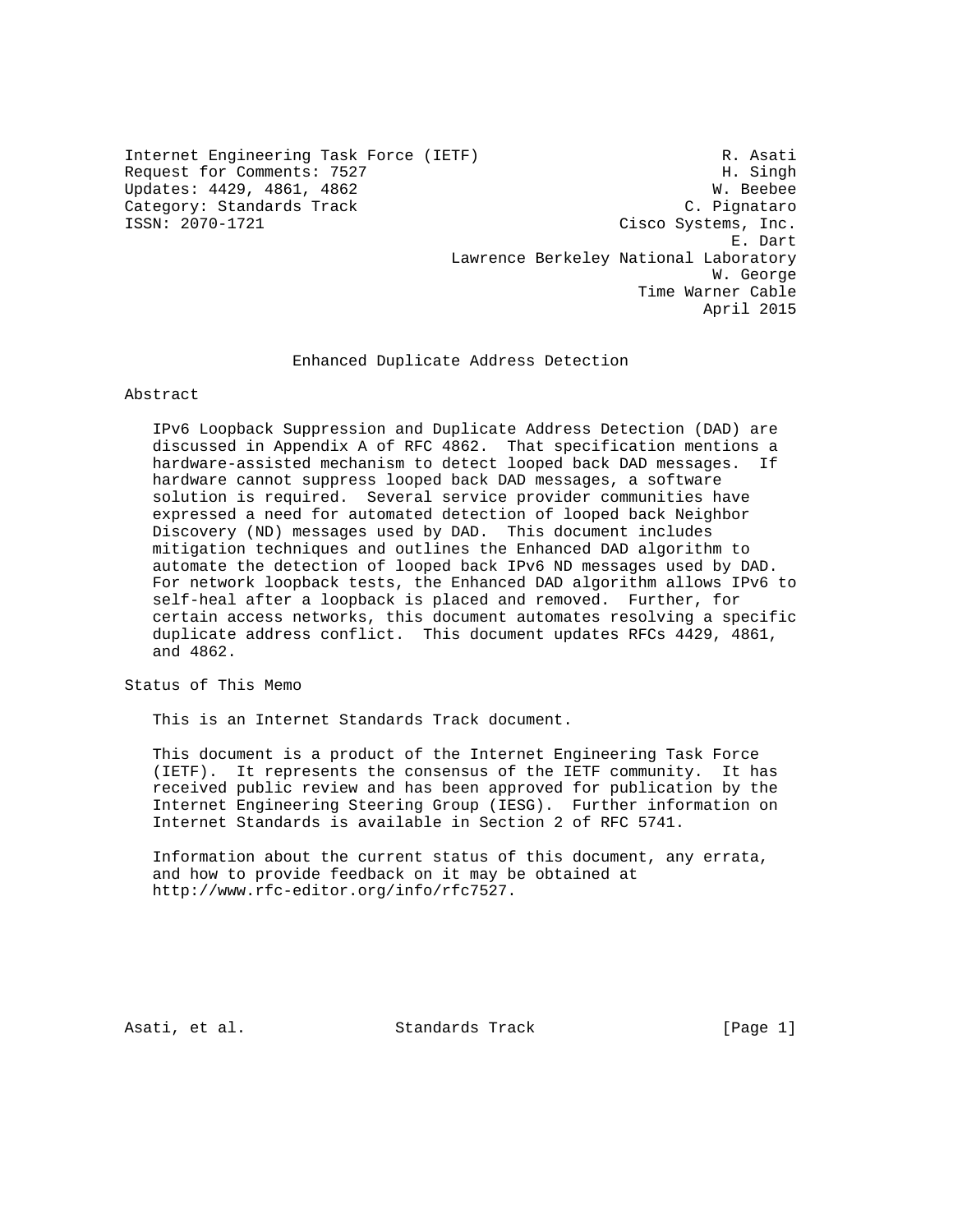## Copyright Notice

 Copyright (c) 2015 IETF Trust and the persons identified as the document authors. All rights reserved.

 This document is subject to BCP 78 and the IETF Trust's Legal Provisions Relating to IETF Documents (http://trustee.ietf.org/license-info) in effect on the date of publication of this document. Please review these documents

 carefully, as they describe your rights and restrictions with respect to this document. Code Components extracted from this document must include Simplified BSD License text as described in Section 4.e of the Trust Legal Provisions and are provided without warranty as described in the Simplified BSD License.

Table of Contents

|                | 1.1. Requirements Language                                |  | 3              |
|----------------|-----------------------------------------------------------|--|----------------|
|                |                                                           |  | 3              |
| 2.1            |                                                           |  | $\overline{4}$ |
|                | 3. Operational Mitigation Options                         |  | $\overline{4}$ |
|                | 3.1. Disable DAD on an Interface                          |  | 4              |
|                | 3.2. Dynamic Disable/Enable of DAD Using Layer 2 Protocol |  | 5              |
|                | 3.3. Operational Considerations                           |  | 5              |
|                | 4. The Enhanced DAD Algorithm                             |  | 6              |
|                | 4.1. Processing Rules for Senders                         |  | 6              |
|                | 4.2. Processing Rules for Receivers                       |  | 7              |
|                |                                                           |  | 7              |
| 5 <sub>1</sub> | Action to Perform on Detecting a Genuine Duplicate        |  | 7              |
| б.             |                                                           |  | 8              |
| $7_{\circ}$    |                                                           |  | 8              |
|                |                                                           |  | 9              |
|                |                                                           |  | 10             |

# 1. Introduction

 IPv6 Loopback Suppression and Duplicate Address Detection (DAD) are discussed in Appendix A of [RFC4862]. That specification mentions a hardware-assisted mechanism to detect looped back DAD messages. If hardware cannot suppress looped back DAD messages, a software solution is required. One specific DAD message is the Neighbor Solicitation (NS), specified in [RFC4861]. The NS is issued by the network interface of an IPv6 node for DAD. Another message involved in DAD is the Neighbor Advertisement (NA). The Enhanced DAD algorithm specified in this document focuses on detecting an NS looped back to the transmitting interface during the DAD operation. Detecting a looped back NA does not solve the looped back DAD

Asati, et al. Standards Track [Page 2]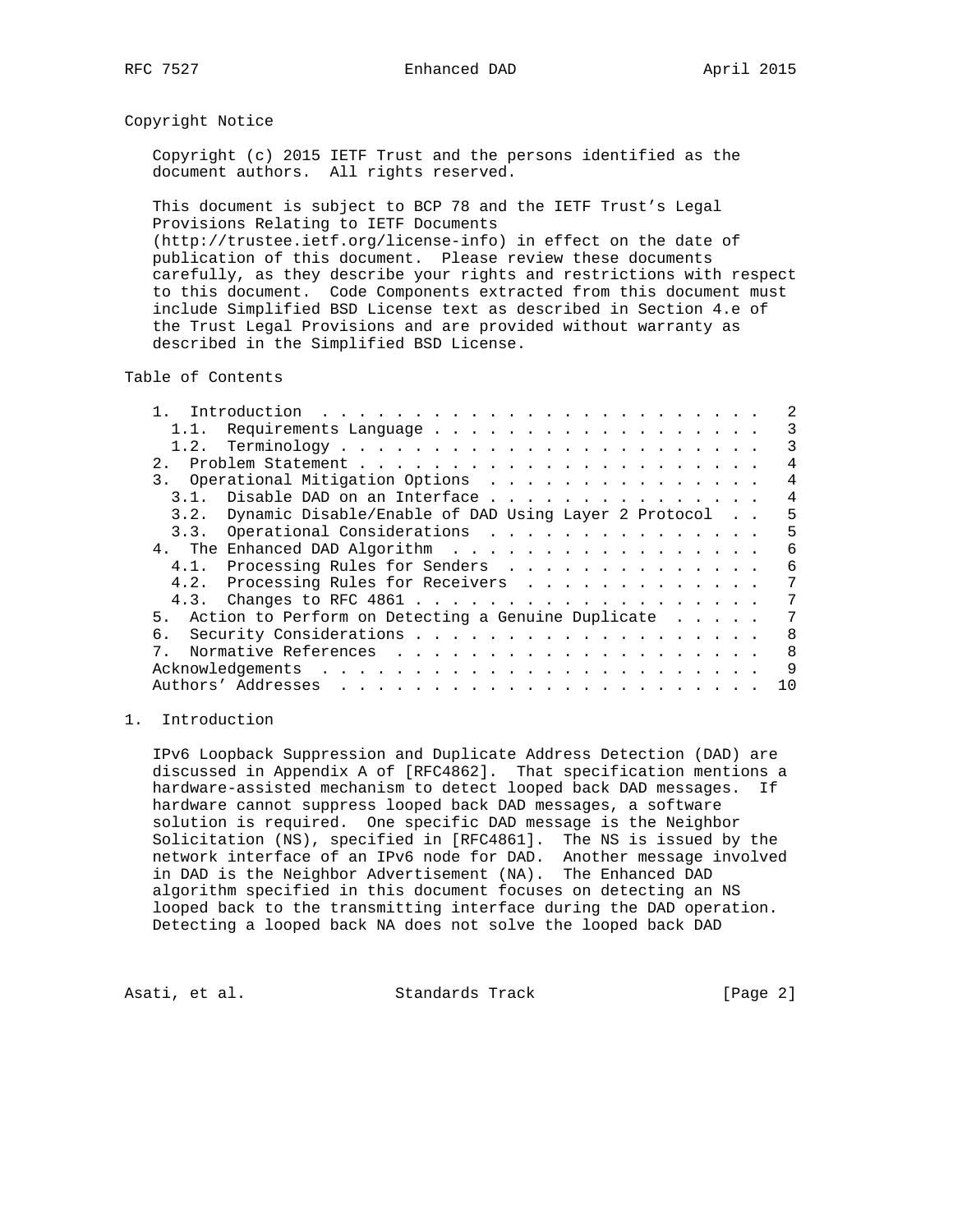problem. Detection of any other looped back ND messages during the DAD operation is outside the scope of this document. This document also includes a section on mitigation that discusses means already available to mitigate the DAD loopback problem. This document updates RFCs 4429, 4861, and 4862. It updates RFCs 4429 and 4862 to use the Enhanced DAD algorithm to detect looped back DAD probes, and it updates RFC 4861 as described in Section 4.3 below.

#### 1.1. Requirements Language

 The key words "MUST", "MUST NOT", "REQUIRED", "SHALL", "SHALL NOT", "SHOULD", "SHOULD NOT", "RECOMMENDED", "MAY", and "OPTIONAL" in this document are to be interpreted as described in [RFC2119].

### 1.2. Terminology

- o DAD-failed state Duplication Address Detection failure as specified in [RFC4862]. Note even Optimistic DAD as specified in [RFC4429] can fail due to a looped back DAD probe. This document covers looped back detection for Optimistic DAD as well.
- o Looped back message also referred to as a reflected message. The message sent by the sender is received by the sender due to the network or an upper-layer protocol on the sender looping the message back.
- o Loopback A function in which the router's Layer 3 interface (or the circuit to which the router's interface is connected) is looped back or connected to itself. Loopback causes packets sent by the interface to be received by the interface and results in interface unavailability for regular data traffic forwarding. See more details in Section 9.1 of [RFC2328]. The Loopback function is commonly used in an interface context to gain information on the quality of the interface, by employing mechanisms such as ICMPv6 pings and bit-error tests. In a circuit context, this function is used in wide-area environments including optical Dense Wavelength Division Multiplexing (DWDM) and Synchronous Optical Network / Synchronous Digital Hierarchy (SONET/SDH) for fault isolation (e.g., by placing a loopback at different geographic locations along the path of a wide-area circuit to help locate a circuit fault). The Loopback function may be employed locally or remotely.
- o NS(DAD) shorthand notation to denote a Neighbor Solicitation (NS) (as specified in [RFC4861]) that has an unspecified IPv6 source address and was issued during DAD.

Asati, et al. Standards Track [Page 3]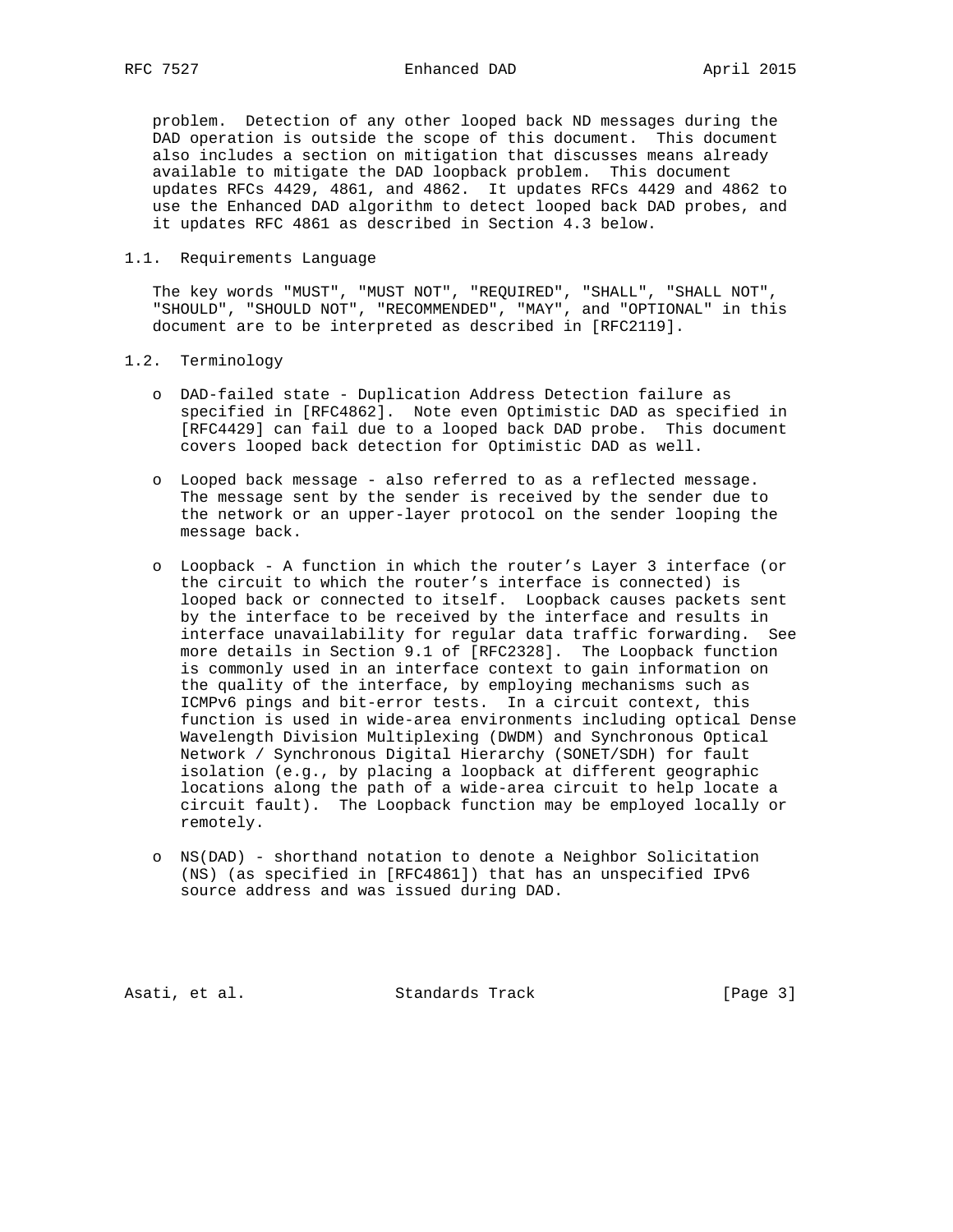# 2. Problem Statement

 Service providers have reported a problem with DAD that arises in a few scenarios. In the first scenario, loopback testing for troubleshooting purposes is underway on a circuit connected to an IPv6-enabled interface on a router. The interface issues an NS for the IPv6 link-local address DAD. The NS is reflected back to the router interface due to the loopback condition of the circuit, and the router interface enters a DAD-failed state. After the loopback condition is removed, IPv4 will return to operation without further manual intervention. However, IPv6 will remain in DAD-failed state until manual intervention on the router restores IPv6 to operation.

 In the second scenario, two broadband modems are served by the same service provider and terminate to the same Layer 3 interface on an IPv6-enabled access concentrator. In this case, the two modems' Ethernet interfaces are also connected to a common local network (collision domain). The access concentrator serving the modems is the first-hop IPv6 router for the modems and issues a NS(DAD) message for the IPv6 link-local address of its Layer 3 interface. The NS message reaches one modem first, and this modem sends the message to the local network, where the second modem receives the message and then forwards it back to the access concentrator. The looped back NS message causes the network interface on the access concentrator to be in a DAD-failed state. Such a network interface typically serves thousands of broadband modems, and all would have their IPv6 connectivity affected until the DAD-failed state is cleared. Additionally, it may be difficult for the user of the access concentrator to determine the source of the looped back DAD message. Thus, in order to avoid IPv6 outages that can potentially affect multiple users, there is a need for automated detection of looped back NS messages during DAD operations by a node.

 Note: In both examples above, the IPv6 link-local address DAD operation fails due to a looped back DAD probe. However, the problem of a looped back DAD probe exists for any IPv6 address type including global addresses.

3. Operational Mitigation Options

 Two mitigation options are described below that do not require any change to existing implementations.

3.1. Disable DAD on an Interface

 One can disable DAD on an interface so that there are no NS(DAD) messages issued. While this mitigation may be the simplest, the mitigation has three drawbacks: 1) care is needed when making such

Asati, et al. Standards Track [Page 4]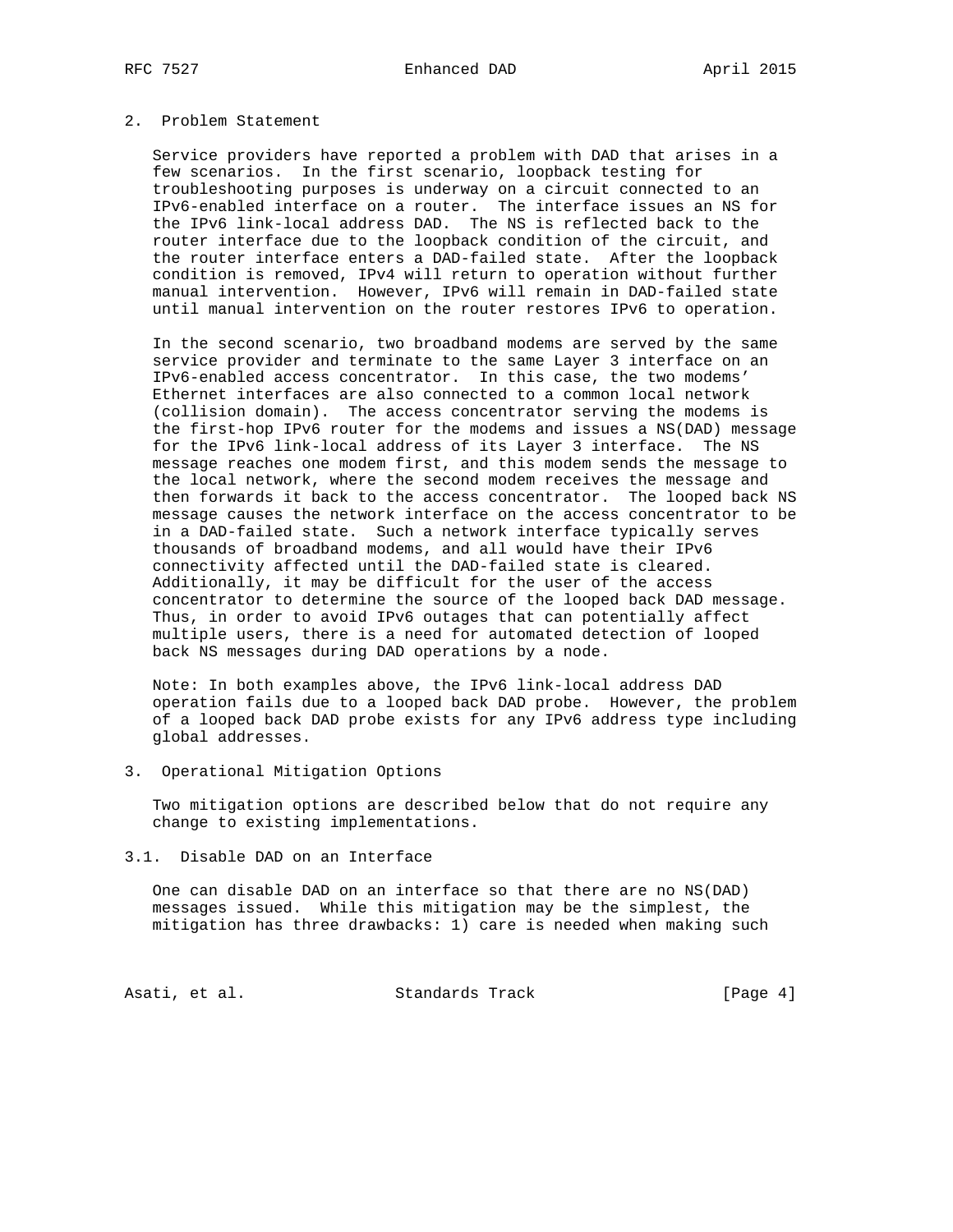configuration changes on point-to-point interfaces, 2) this is a one time manual configuration on each interface, and 3) genuine duplicates on the link will not be detected.

 A service provider router, such as an access concentrator, or network core router, SHOULD support the DAD deactivation per interface.

## 3.2. Dynamic Disable/Enable of DAD Using Layer 2 Protocol

 Some Layer 2 protocols include provisions to detect the existence of a loopback on an interface circuit, usually by comparing protocol data sent and received. For example, the Point-to-Point Protocol (PPP) uses a magic number (Section 6.4 of [RFC1661]) to detect a loopback on an interface.

 When a Layer 2 protocol detects that a loopback is present on an interface circuit, the device MUST temporarily disable DAD on the interface. When the protocol detects that a loopback is no longer present (or the interface state has changed), the device MUST (re-)enable DAD on that interface.

 This mitigation has several benefits. It leverages the Layer 2 protocol's built-in hardware loopback detection capability, if available. Being a hardware solution, it scales better than the software solution proposed in this document. This mitigation also scales better since it relies on an event-driven model that requires no additional state or timer. This may be significant on devices with hundreds or thousands of interfaces that may be in loopback for long periods of time (e.g., awaiting turn-up).

 Detecting looped back DAD messages using a Layer 2 protocol SHOULD be enabled by default, and it MUST be a configurable option if the Layer 2 technology provides means for detecting loopback messages on an interface circuit.

# 3.3. Operational Considerations

 The mitigation options discussed above do not require the devices on both ends of the circuit to support the mitigation functionality simultaneously and do not propose any capability negotiation. They are effective for unidirectional circuit or interface loopback (i.e. the loopback is placed in one direction on the circuit, rendering the other direction nonoperational), but they may not be effective for a bidirectional loopback (i.e., the loopback is placed in both directions of the circuit interface, so as to identify the faulty segment). This is because, unless both ends followed a mitigation

Asati, et al. Standards Track [Page 5]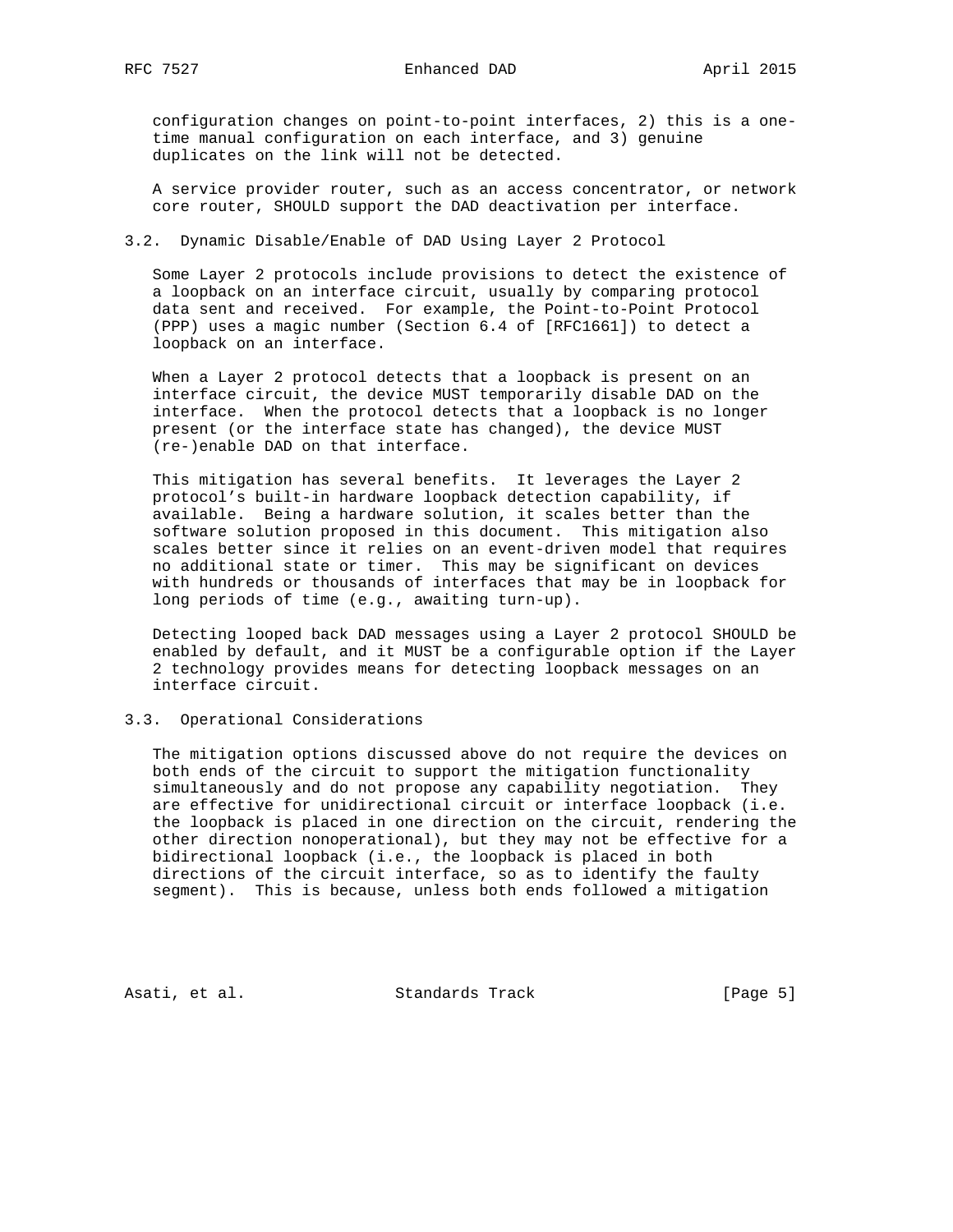option specified in this document, the noncompliant device would follow current behavior and disable IPv6 on that interface due to DAD until manual intervention restores it.

4. The Enhanced DAD Algorithm

 The Enhanced DAD algorithm covers detection of a looped back NS(DAD) message. This document proposes use of a random number in the Nonce Option specified in SEcure Neighbor Discovery (SEND) [RFC3971]. Note [RFC3971] does not provide a recommendation for pseudorandom functions. Pseudorandom functions are covered in [RFC4086]. Since a nonce is used only once, the NS(DAD) for each IPv6 address of an interface uses a different nonce. Additional details of the algorithm are included in Section 4.1.

 If there is a collision because two nodes used the same Target Address in their NS(DAD) and generated the same random nonce, then the algorithm will incorrectly detect a looped back NS(DAD) when a genuine address collision has occurred. Since each looped back NS(DAD) event is logged to system management, the administrator of the network will have access to the information necessary to intervene manually. Also, because the nodes will have detected what appear to be looped back NS(DAD) messages, they will continue to probe, and it is unlikely that they will choose the same nonce the second time (assuming quality random number generators).

 The algorithm is capable of detecting any ND solicitation (NS and Router Solicitation) or advertisement (NA and Router Advertisement) that is looped back. However, there may be increased implementation complexity and memory usage for the sender node to store a nonce and nonce-related state for all ND messages. Therefore, this document does not recommend using the algorithm outside of the DAD operation by an interface on a node.

# 4.1. Processing Rules for Senders

 If a node has been configured to use the Enhanced DAD algorithm, when sending an NS(DAD) for a tentative or optimistic interface address, the sender MUST generate a random nonce associated with the interface address, MUST store the nonce internally, and MUST include the nonce in the Nonce option included in the NS(DAD). If the interface does not receive any DAD failure indications within RetransTimer milliseconds (see [RFC4861]) after having sent DupAddrDetectTransmits Neighbor Solicitations, the interface moves the Target Address to the assigned state.

Asati, et al. Standards Track (Page 6)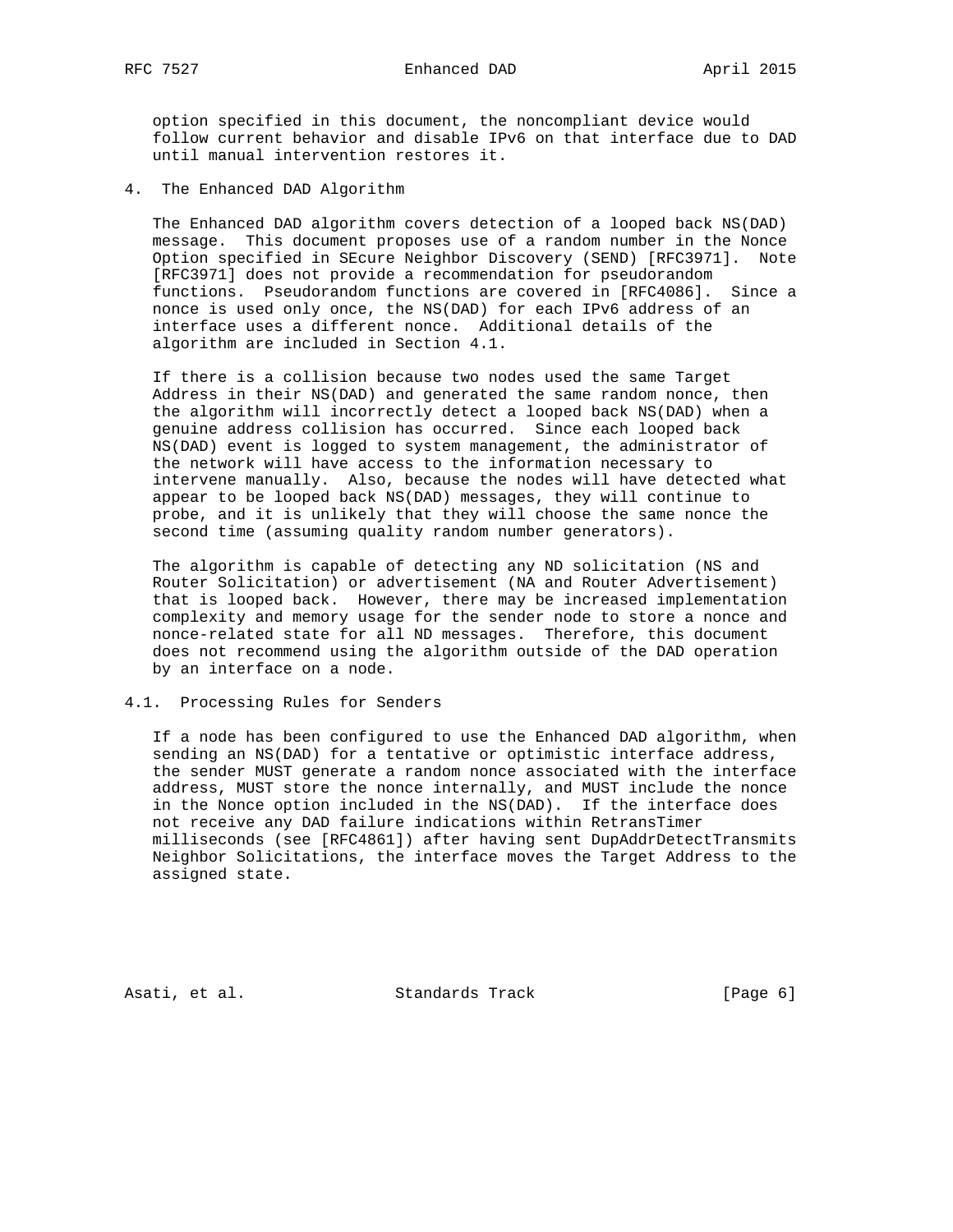If any probe is looped back within RetransTimer milliseconds after having sent DupAddrDetectTransmits NS(DAD) messages, the interface continues with another MAX\_MULTICAST\_SOLICIT number of NS(DAD) messages transmitted RetransTimer milliseconds apart. Section 2 of [RFC3971] defines a single-use nonce, so each Enhanced DAD probe uses a different nonce. If no probe is looped back within RetransTimer milliseconds after MAX\_MULTICAST\_SOLICIT NS(DAD) messages are sent, the probing stops. The probing MAY be stopped via manual intervention. When probing is stopped, the interface moves the Target Address to the assigned state.

4.2. Processing Rules for Receivers

 If the node has been configured to use the Enhanced DAD algorithm and an interface on the node receives any NS(DAD) message where the Target Address matches the interface address (in tentative or optimistic state), the receiver compares the nonce included in the message, with any stored nonce on the receiving interface. If a match is found, the node SHOULD log a system management message, SHOULD update any statistics counter, and MUST drop the received message. If the received NS(DAD) message includes a nonce and no match is found with any stored nonce, the node SHOULD log a system management message for a DAD-failed state and SHOULD update any statistics counter.

4.3. Changes to RFC 4861

 The following text is appended to the Source Address definition in Section 4.3 of [RFC4861]:

 If a node has been configured to use the Enhanced DAD algorithm, an NS with an unspecified source address adds the Nonce option to the message and implements the state machine of the Enhanced DAD algorithm.

 The following text is appended to the RetransTimer variable description in Section 6.3.2 of [RFC4861]:

 The RetransTimer MAY be overridden by a link-specific document if a node supports the Enhanced DAD algorithm.

5. Action to Perform on Detecting a Genuine Duplicate

 As described in the paragraphs above, the nonce can also serve to detect genuine duplicates even when the network has potential for looping back ND messages. When a genuine duplicate is detected, the node follows the manual intervention specified in Section 5.4.5 of [RFC4862]. However, in certain cases, if the genuine duplicate

Asati, et al. Standards Track [Page 7]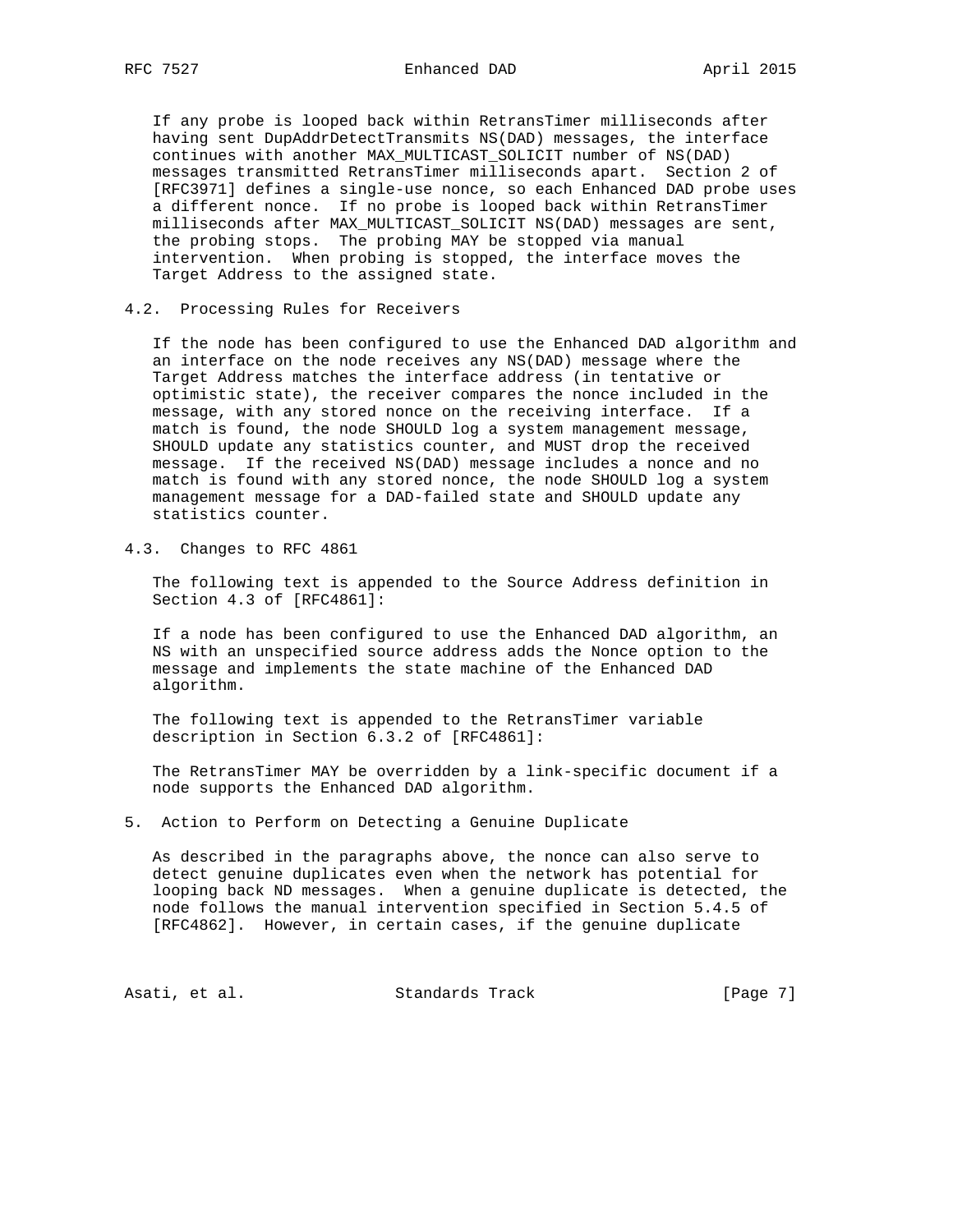matches the tentative or optimistic IPv6 address of a network interface of the access concentrator, additional automated action is recommended.

 Some networks follow a trust model where a trusted router serves untrusted IPv6 host nodes. Operators of such networks have a desire to take automated action if a network interface of the trusted router has a tentative or optimistic address duplicated by a host. One example of a type of access network is cable broadband deployment where the access concentrator is the first-hop IPv6 router to multiple broadband modems and supports proxying of DAD messages. The network interface on the access concentrator initiates DAD for an IPv6 address and detects a genuine duplicate due to receiving an NS(DAD) or an NA message. On detecting such a duplicate, the access concentrator SHOULD log a system management message, drop the received ND message, and block the modem on whose Layer 2 service identifier the duplicate NS(DAD) or NA message was received. Any other network that follows the same trust model MAY use the automated action proposed in this section.

6. Security Considerations

 This document does not improve or reduce the security posture of [RFC4862]. The nonce can be exploited by a rogue deliberately changing the nonce to fail the looped back detection specified by the Enhanced DAD algorithm. SEND is recommended to circumvent this exploit. Additionally, the nonce does not protect against the DoS caused by a rogue node replying by a fake NA to all DAD probes. SEND is recommended to circumvent this exploit also. Disabling DAD has an obvious security issue before a remote node on the link can issue reflected NS(DAD) messages. Again, SEND is recommended for this exploit. Source Address Validation Improvement (SAVI) [RFC6620] also protects against various attacks by on-link rogues.

- 7. Normative References
	- [RFC1661] Simpson, W., Ed., "The Point-to-Point Protocol (PPP)", STD 51, RFC 1661, July 1994, <http://www.rfc-editor.org/info/rfc1661>.
	- [RFC2119] Bradner, S., "Key words for use in RFCs to Indicate Requirement Levels", BCP 14, RFC 2119, March 1997, <http://www.rfc-editor.org/info/rfc2119>.
	- [RFC2328] Moy, J., "OSPF Version 2", STD 54, RFC 2328, April 1998, <http://www.rfc-editor.org/info/rfc2328>.

Asati, et al. Standards Track [Page 8]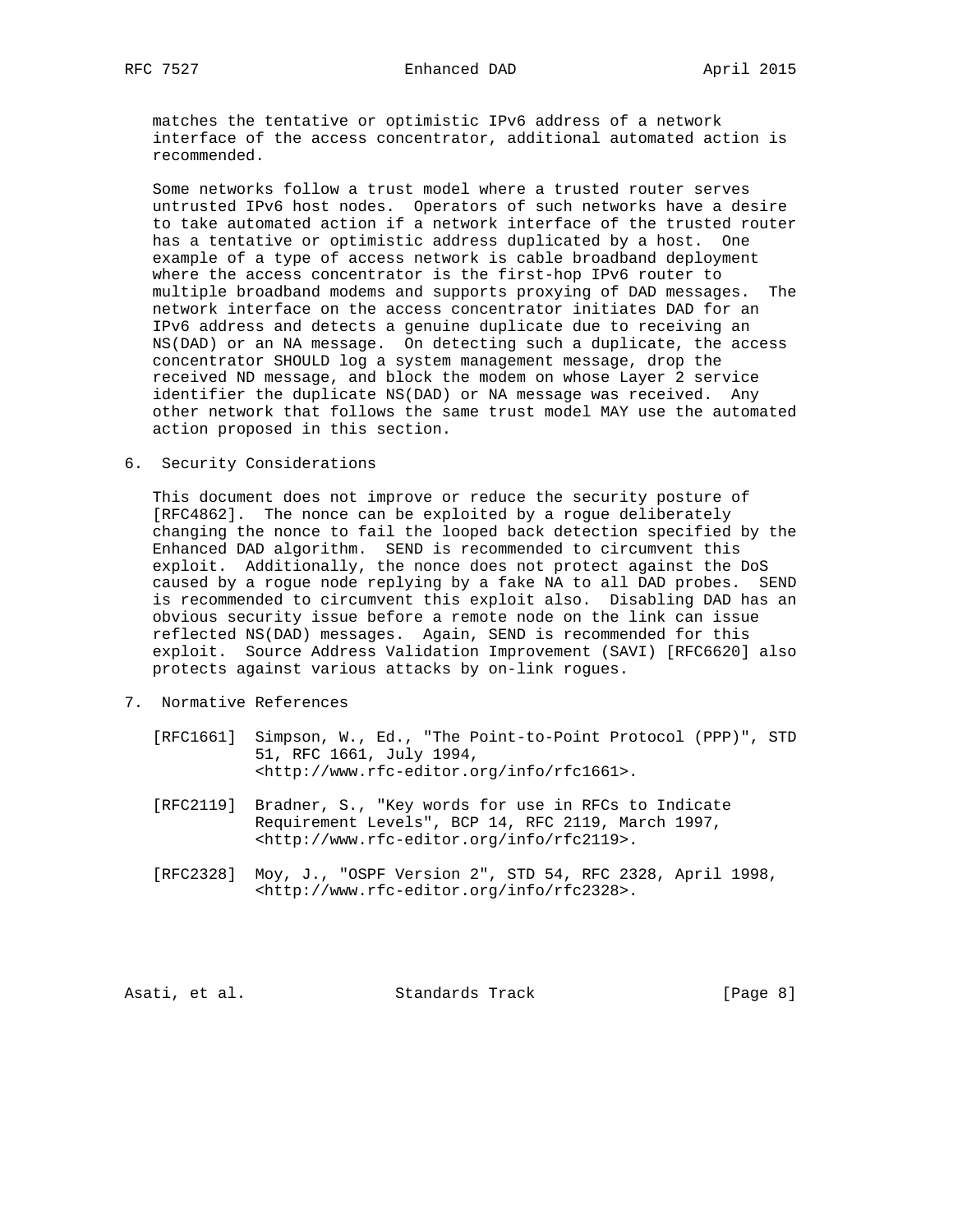- [RFC3971] Arkko, J., Ed., Kempf, J., Zill, B., and P. Nikander, "SEcure Neighbor Discovery (SEND)", RFC 3971, March 2005, <http://www.rfc-editor.org/info/rfc3971>.
- [RFC4086] Eastlake 3rd, D., Schiller, J., and S. Crocker, "Randomness Requirements for Security", BCP 106, RFC 4086, June 2005, <http://www.rfc-editor.org/info/rfc4086>.
- [RFC4429] Moore, N., "Optimistic Duplicate Address Detection (DAD) for IPv6", RFC 4429, April 2006, <http://www.rfc-editor.org/info/rfc4429>.
- [RFC4861] Narten, T., Nordmark, E., Simpson, W., and H. Soliman, "Neighbor Discovery for IP version 6 (IPv6)", RFC 4861, September 2007, <http://www.rfc-editor.org/info/rfc4861>.
- [RFC4862] Thomson, S., Narten, T., and T. Jinmei, "IPv6 Stateless Address Autoconfiguration", RFC 4862, September 2007, <http://www.rfc-editor.org/info/rfc4862>.
- [RFC6620] Nordmark, E., Bagnulo, M., and E. Levy-Abegnoli, "FCFS SAVI: First-Come, First-Served Source Address Validation Improvement for Locally Assigned IPv6 Addresses", RFC 6620, May 2012, <http://www.rfc-editor.org/info/rfc6620>.

### Acknowledgements

 Thanks (in alphabetical order by first name) to Adrian Farrel, Benoit Claise, Bernie Volz, Brian Haberman, Dmitry Anipko, Eric Levy- Abegnoli, Eric Vyncke, Erik Nordmark, Fred Templin, Hilarie Orman, Jouni Korhonen, Michael Sinatra, Ole Troan, Pascal Thubert, Ray Hunter, Suresh Krishnan, Tassos Chatzithomaoglou, and Tim Chown for their guidance and review of the document. Thanks to Thomas Narten for encouraging this work. Thanks to Steinar Haug and Scott Beuker for describing some of the use cases.

Asati, et al. Standards Track [Page 9]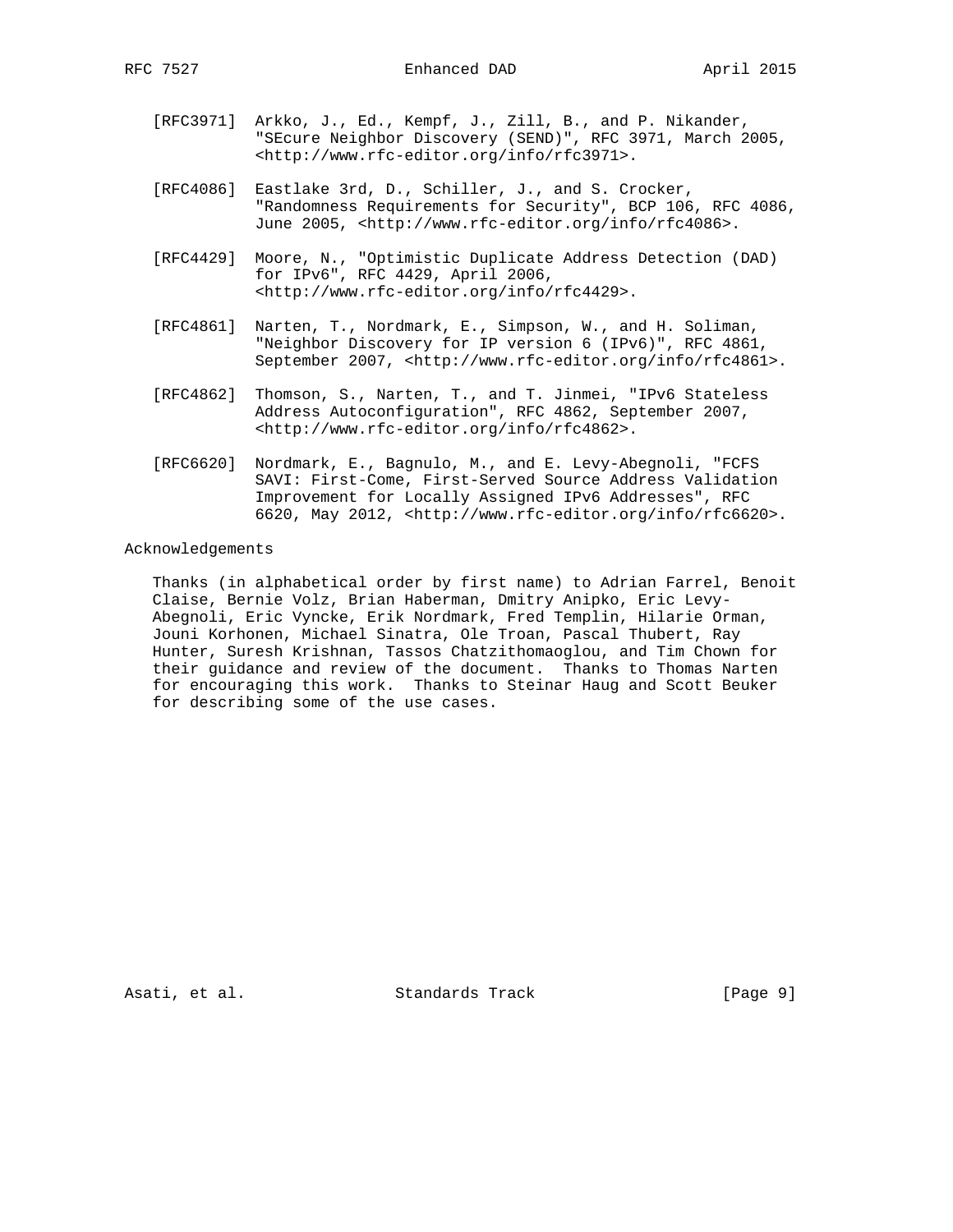Authors' Addresses Rajiv Asati Cisco Systems, Inc. 7025 Kit Creek road Research Triangle Park, NC 27709-4987 United States EMail: rajiva@cisco.com URI: http://www.cisco.com/ Hemant Singh Cisco Systems, Inc. 1414 Massachusetts Ave. Boxborough, MA 01719 United States Phone: +1 978 936 1622 EMail: shemant@cisco.com URI: http://www.cisco.com/ Wes Beebee Cisco Systems, Inc. 1414 Massachusetts Ave. Boxborough, MA 01719 United States Phone: +1 978 936 2030 EMail: wbeebee@cisco.com URI: http://www.cisco.com/ Carlos Pignataro Cisco Systems, Inc. 7200-12 Kit Creek Road Research Triangle Park, NC 27709 United States EMail: cpignata@cisco.com URI: http://www.cisco.com/

Asati, et al. Standards Track [Page 10]